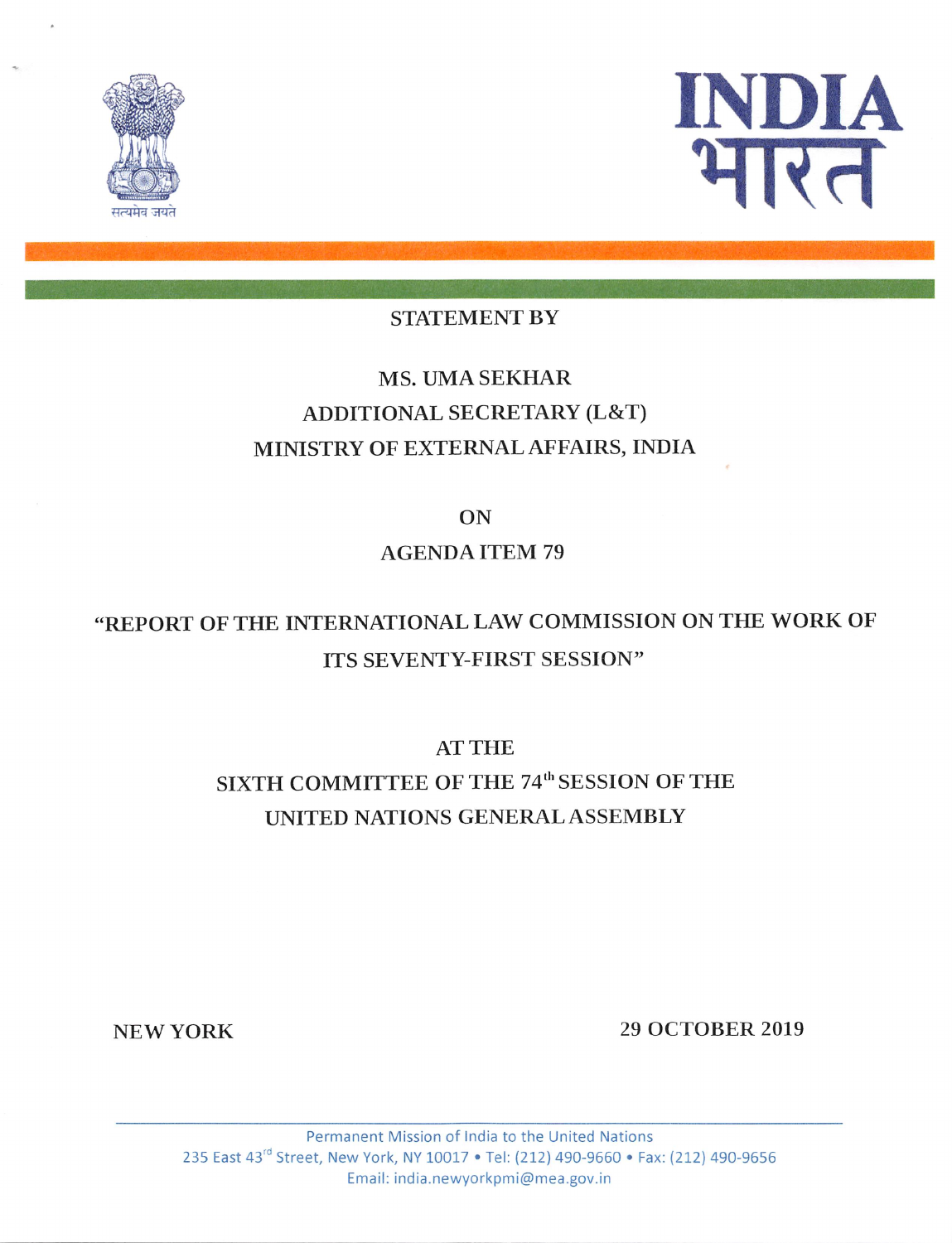#### Mr. Chairman,

At the outset, India would like to thank Mr. Pavel Sturma (Czech Republic) Chairman of the seventy-first session of the International Law Commission, for introducing the Report of the Commission. We thank all Members of the Commission for their valuable contribution to the work of the Commission. We take this opportunity to congratulate the Special Rapporteur Dire D. TIadi, on his extensive efforts that has resulted in completion of first reading of the Draft Conclusions on this topic.

2. We take note of the fourth report of the Special Rapporteur. It essentially considered the question of the existence of regional *jus cogens* and provides a non-exhaustive list of norms including of those previously recognized by the Commission as possessing peremptory character. India takes note of the provisionally adopted draft conclusions forwarded to member states seeking their comments and observations by 2020.

### Mr. Chairman,

3. We would like to share our comments on two aspects addressed in the report. First, on the issue of existence of regional peremptory norms. This has been a subject of much debate among international law scholars about its existence and definition. In our considered view, while peremptory norms could be influenced by regional practice of States, the very idea of peremptory norms is that they are universal in nature and application. We would like to put forth the question already raised by Secretary General of AALCO, i.e. whether peremptory norms will still be 'peremptory' if they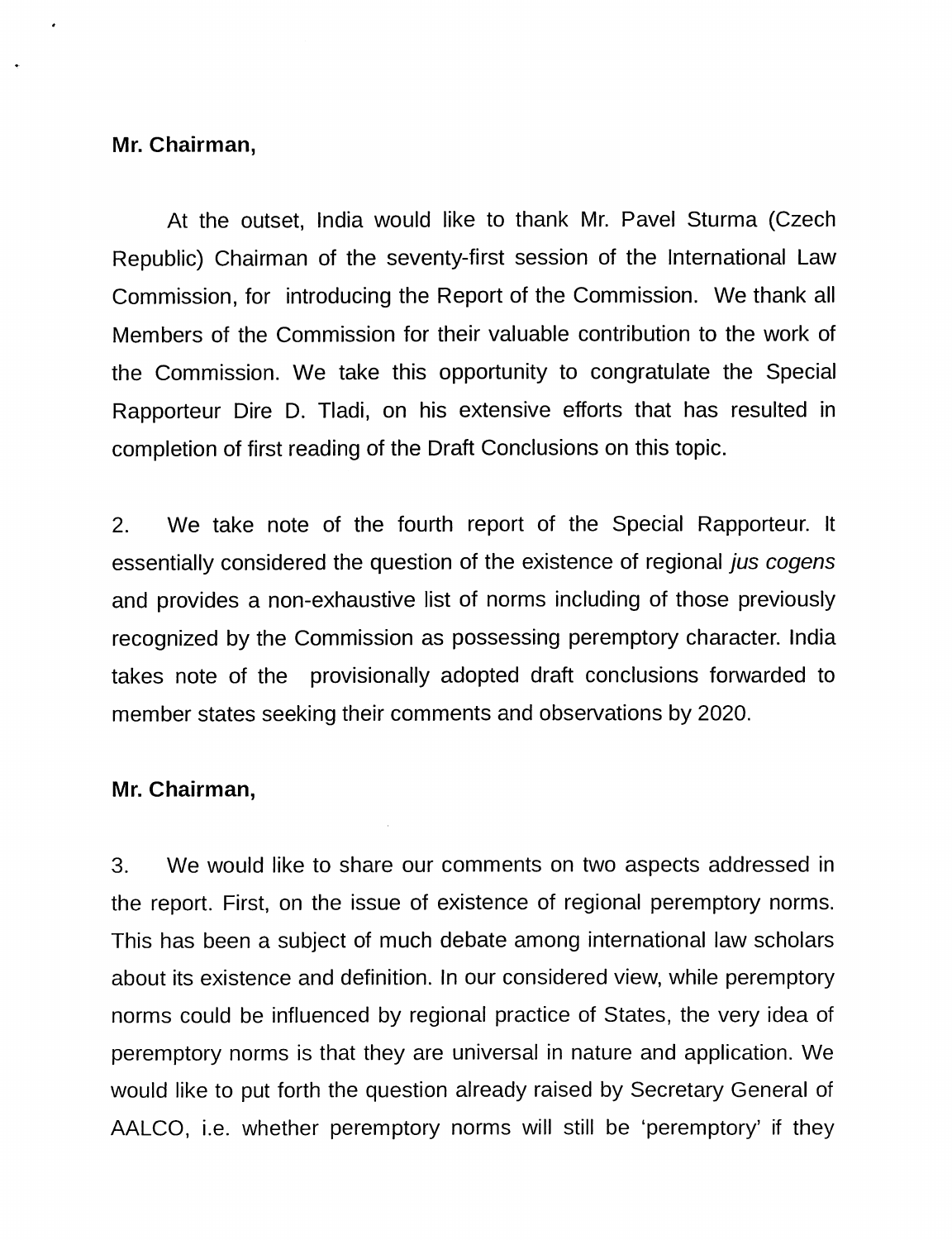apply to some States but not ail States. This question merits careful examination.

4. Our second observation is on Draft Conclusion 23 which provides for a non-exhaustive and illustrative list of peremptory norms. The list include: the prohibition of aggression or aggressive force; the prohibition of genocide; the prohibition of slavery; prohibition of apartheid and racial discrimination; the prohibition of crimes against humanity; the prohibition of torture; the right to self-determination; the basic rules of international humanitarian law.

5. In our view, some of the identified peremptory norms are not welldefined in international law. For instance, there is no definition of genocide, right to self-determination and racial discrimination, which has been legally agreed by all member states. Different interpretations as to applicability of these norms exists among member states. Hence, there is a need to have more intense discussion on the list of peremptory norms as provided by the Special Rapporteur.

### Mr. Chairman,

6. As regards the topic on 'crimes against humanity', we welcome the fourth report of the Special Rapporteur, Mr. Sean Murphy. The report addresses various actions to be taken by States under their national laws with respect to crimes against humanity (CAH). In this report, the Special Rapporteur has primarily reviewed the comments and observations made by States, International Organizations and others since the adoption, on